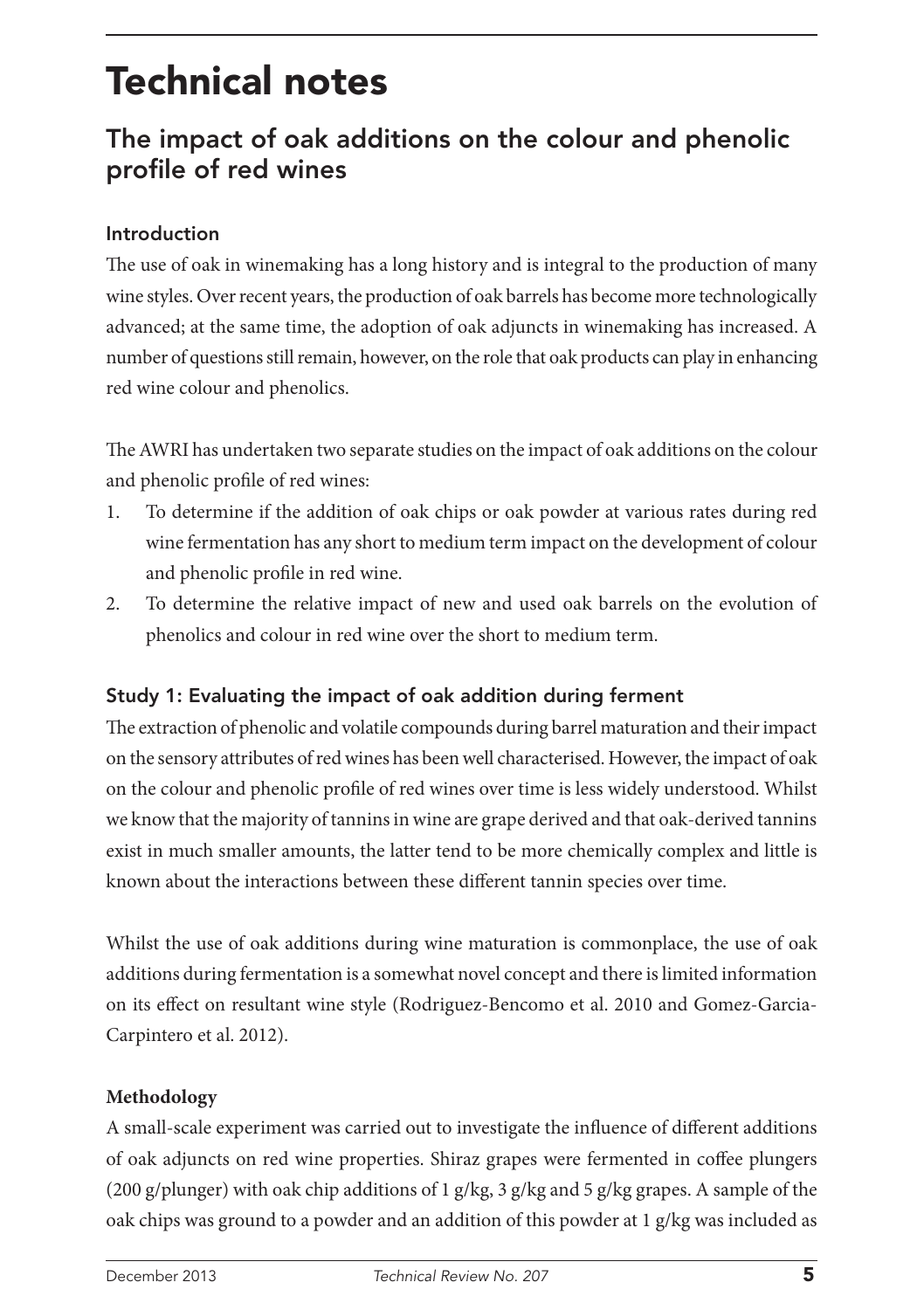an additional treatment. To investigate the possible influence of oxygen present in the oak chips, a treatment of deoxygenated chips (3 g/kg grapes) was also included. All five treatments and control (with no additions) were fermented in triplicate at 26°C using the same yeast. After primary fermentation was completed, the ferments were racked to remove the oak and gross solids, cold settled and stored at ambient  $(\sim 21^{\circ}C)$  conditions. The resulting wines were analysed after 1 month, 3 months and 7 months for free anthocyanins, total pigments, total phenolics, total tannins, non-bleachable pigments, chemical age and hue, using the rapid spectral method utilised by the AWRI WineCloud™ (AWRI publication #1436).

#### **Results**

Significant variability among replicates was observed, most likely due to the small scale of the ferments and the corresponding variability in juice volume. The initial results one month after fermentation showed very little difference between treatments with significant differences only becoming apparent at later time points. Results collected after four months were highly variable, probably reflecting the transition of the wine components to their equilibrium state, which can occur at slightly different rates for each replicate.

Results collected at seven months post-ferment showed that the biggest changes observed between 1 month and 7 months post-ferment were increases in % non-bleachable pigments and chemical age indices, and decreases in anthocyanins, total pigments, tannins and colour density over the six-month period (Figure 1). This is to be expected, as the available colour components bind with the available tannins to form stable pigmented tannins.



Figure 1. Relative change in colour and phenolic components between one and seven months postferment for all five treatments relative to the control treatment (no oak).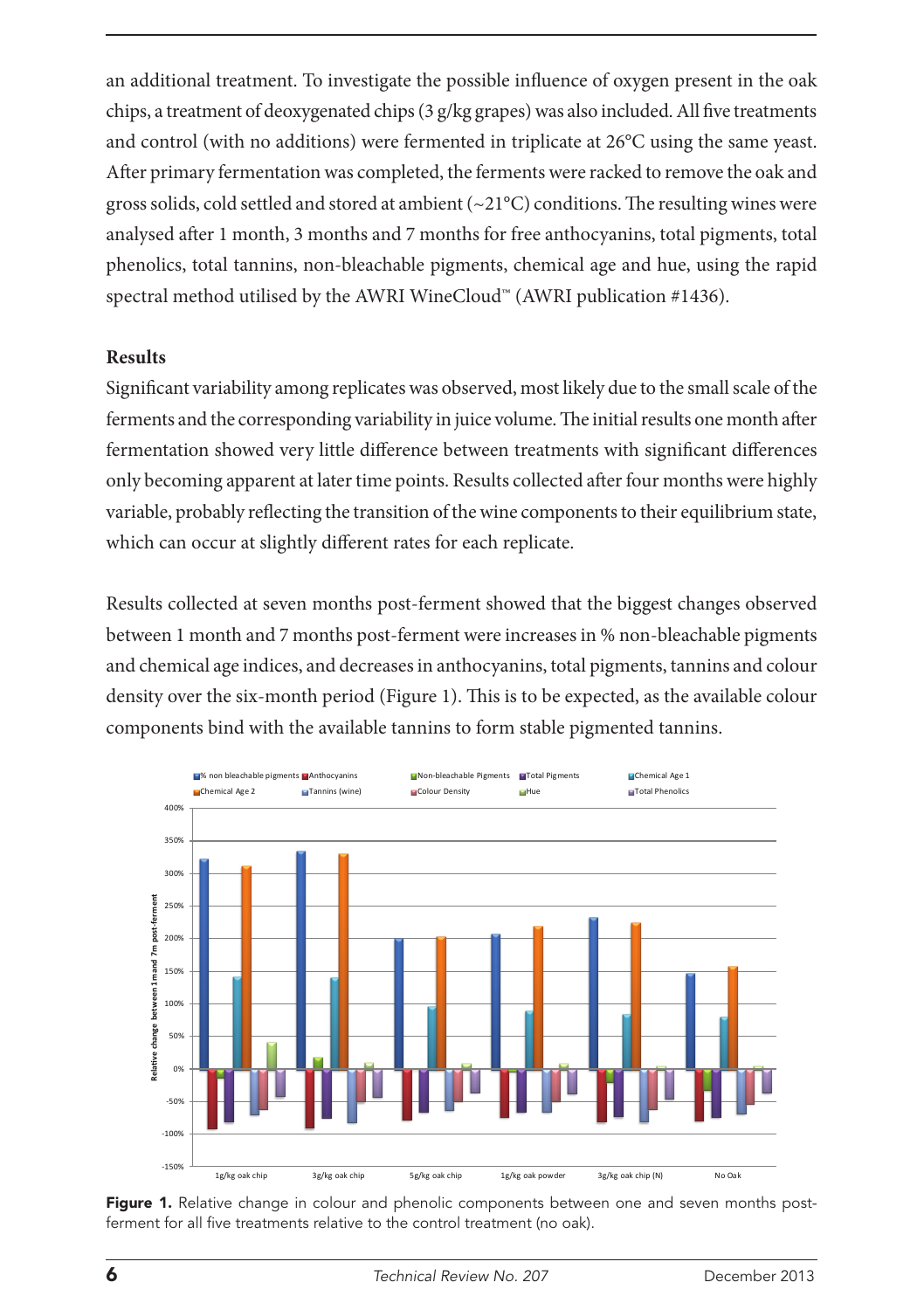Figure 2 highlights the comparison between different treatments after seven months postferment. Key trends observed were that:

- Oak chip additions of 1 g and 3 g showed decreased levels of free anthocyanins and total pigments in relation to the control, whilst the oak powder addition resulted in comparatively high levels of both.
- Increased colour density was seen for all treatments in relation to the control, most noticeably for the 3 g and 5 g additions, as well as the oak powder addition.
- Hue levels were highest for the 1 g oak chip addition, with the 1 g powder addition and 3 g deoxygenated addition exhibiting the lowest levels.
- • Increased chemical age was observed for all treatments, relative to the control, with the 1 g and 3 g additions showing the biggest increases.
- All treatments showed higher proportions of non-bleachable pigments than the control, particularly the 1 g and 3 g oak chip additions.
- Higher tannin concentration was seen only for the 5 g treatment and oak powder treatments, whilst the 3 g deoxygenated addition showed decreased tannin levels, relative to the control.
- The oak chip additions of  $1$  g and  $3$  g and the  $3$  g deoxygenated addition resulted in lower total phenolics than the control.

Overall, samples treated with deoxygenated oak chips were more similar to the control (no oak) than to the samples with standard oak chip additions. The entrained oxygen that would normally be present in oak additions appears to play a significant role in achieving colour stability in the form of non-bleachable pigments and in retaining tannins between 1 month and 7 months post-ferment.



Figure 2. Comparison of colour and phenolic components after seven months post-ferment for all five treatments relative to the control treatment (no oak).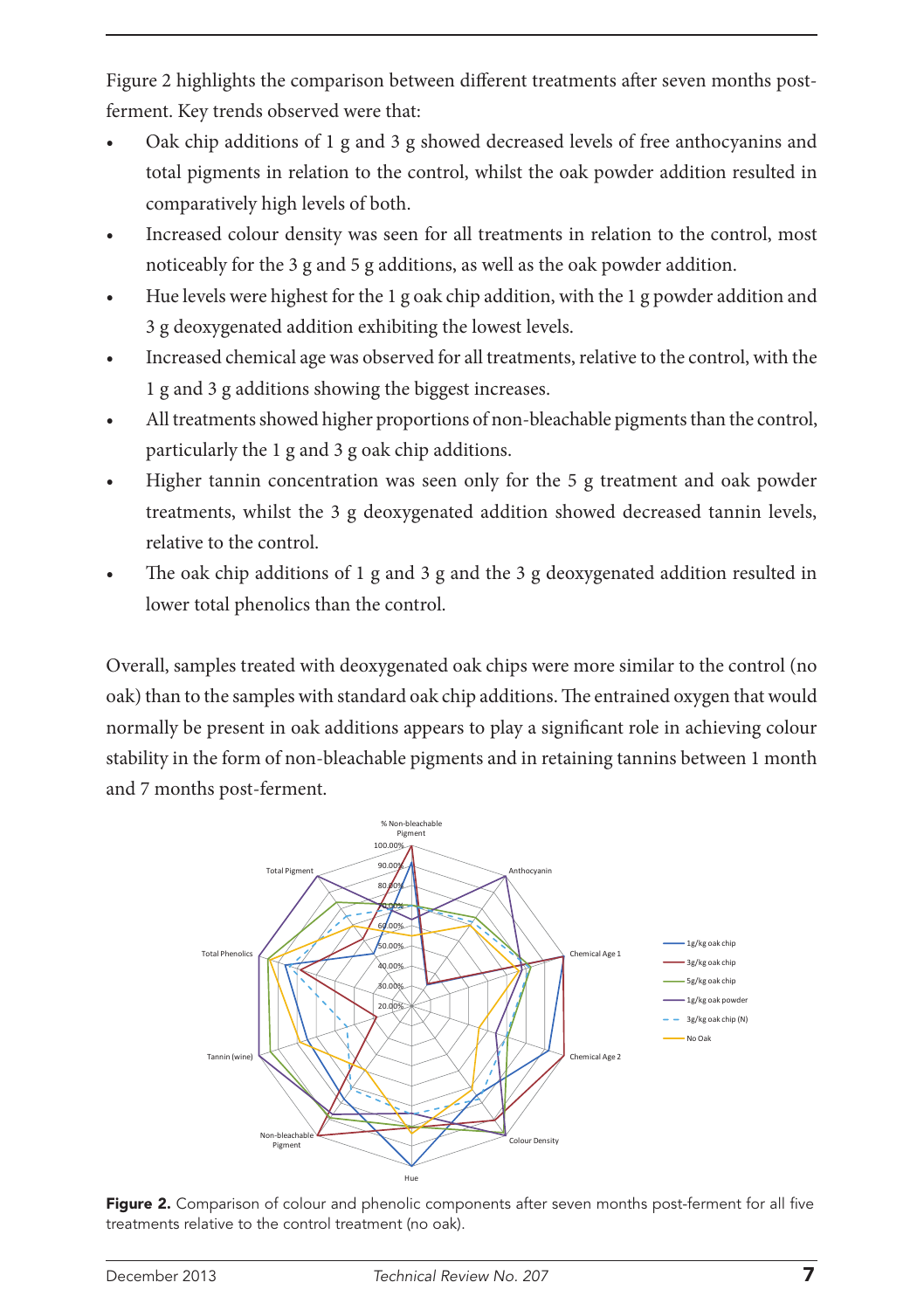The wines treated with oak powder exhibited different characteristics from those treated with oak chips (at all dose levels), with higher free anthocyanins, total pigments, colour density, tannins and total phenolics, but lower non-bleachable pigments, hue and chemical age. This mirrors trends seen in previous studies (AWRI publication #961) that reported increased extraction of oak-derived volatile compounds with oak powder additions, in relation to oak chips.

As the amount of chips added (and contact surface area) increases, a tendency towards increased colour is seen, with higher pigment levels and higher colour density reflecting a higher degree of monomeric anthocyanins. The degree of stable colour (as measured through the proportion of non-bleachable pigments and chemical age indices) achieved after seven months tends to decrease with increasing oak addition.

Total phenolics and tannin levels appear to increase as the amount of chips added increases. These trends are exacerbated with the 1 g oak powder addition, with levels appearing higher than with the 5 g oak chip addition, probably due to the higher contact surface area.

## Study 2: Evaluating the impact of new vs old oak

The impact of oak source, seasoning process and toasting methods have been well documented over recent years, but the age of the barrel and its impact on red wine maturation remains an area of active study. Recent studies have highlighted that the pool of oak extractives that barrels contain is finite and that the quantity of these compounds and the rate of extraction diminish with reuse (Cerdán et al. 2002).

#### **Methodology**

A block of Hunter Valley Shiraz was selected to provide the total volume requirement for the trial (approx. 4.5 T) and fermented as a single homogenous batch. The must was pressed and transferred to:

- Six new Demptos TG (tight grain) medium toast barrels, supplied by Classic Oak
- Six 4-year-old Demptos TG (tight grain) medium toast barrels (with an identical usage history), supplied by Brokenwood Wines
- Stainless steel kegs, to be used as the control wine and to be used as the source of topping wine

The topping regime was kept the same across all twelve barrels during storage. Measurements of tannins, phenolics and colour (total pigments) were taken at the following points, again using the AWRI WineCloud™ method: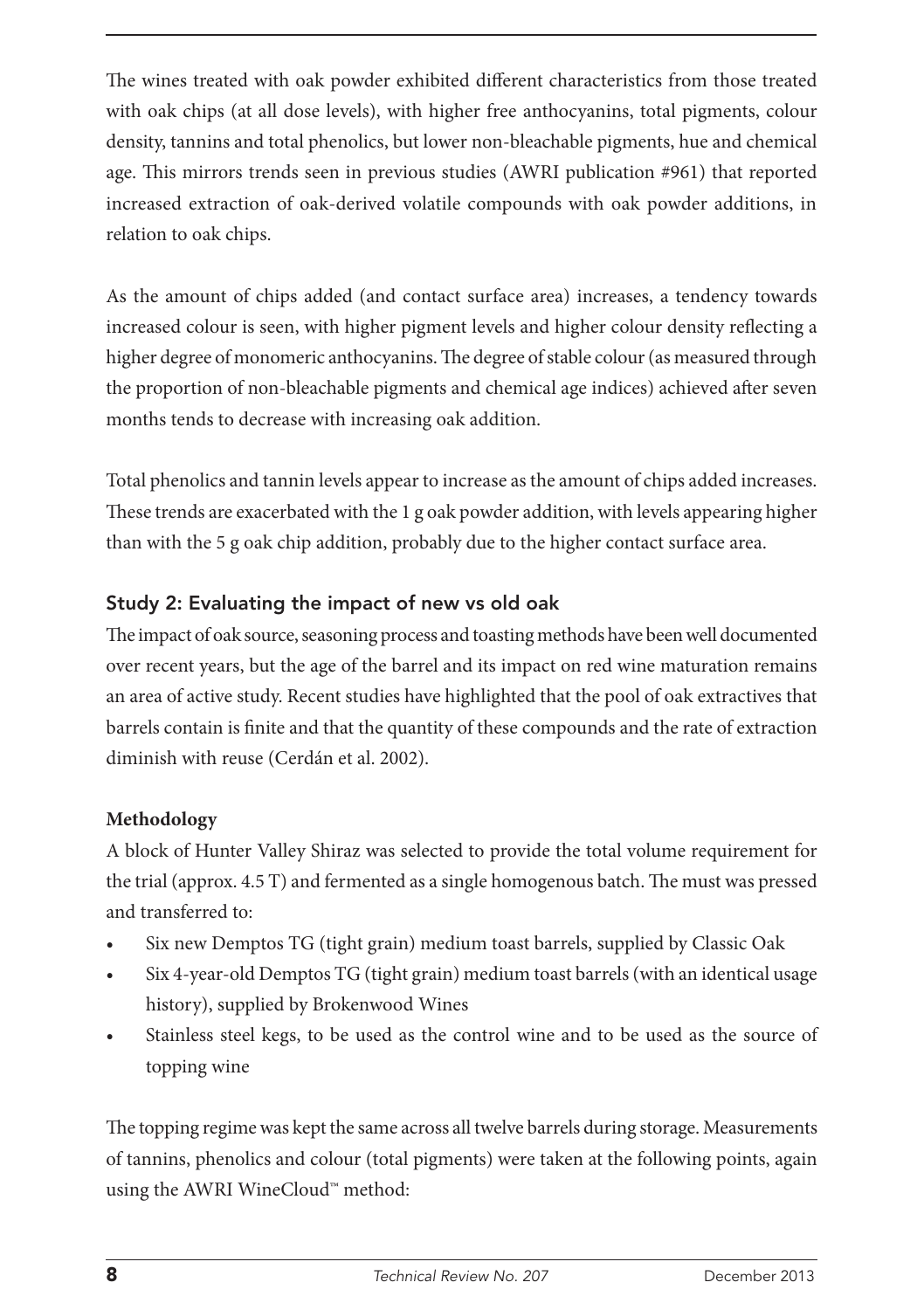- Three times as part of maturity testing prior to harvest
- Daily during fermentation
- After pressing
- Once during MLF (dependent on duration)
- At post MLF sulfur addition
- Monthly during maturation over a 7-month period

#### **Results**

The average tannin, colour (pigments) and phenolics levels observed in the old and new oak barrels appear to be closely matched throughout maturation (see Figures 3, 4 and 5), with none of the wine attributes appearing to be particularly influenced by the age of the oak



Figure 3. Average tannin levels in the wines across six replicates for old and new oak between three and seven months post-ferment. A rolling average of tannin levels for both new and old oak treatments is also shown.



Figure 4. Average pigment levels in the wines across six replicates for old and new oak between three and seven months post-ferment. A rolling average of pigment levels for both new and old oak treatments is also shown.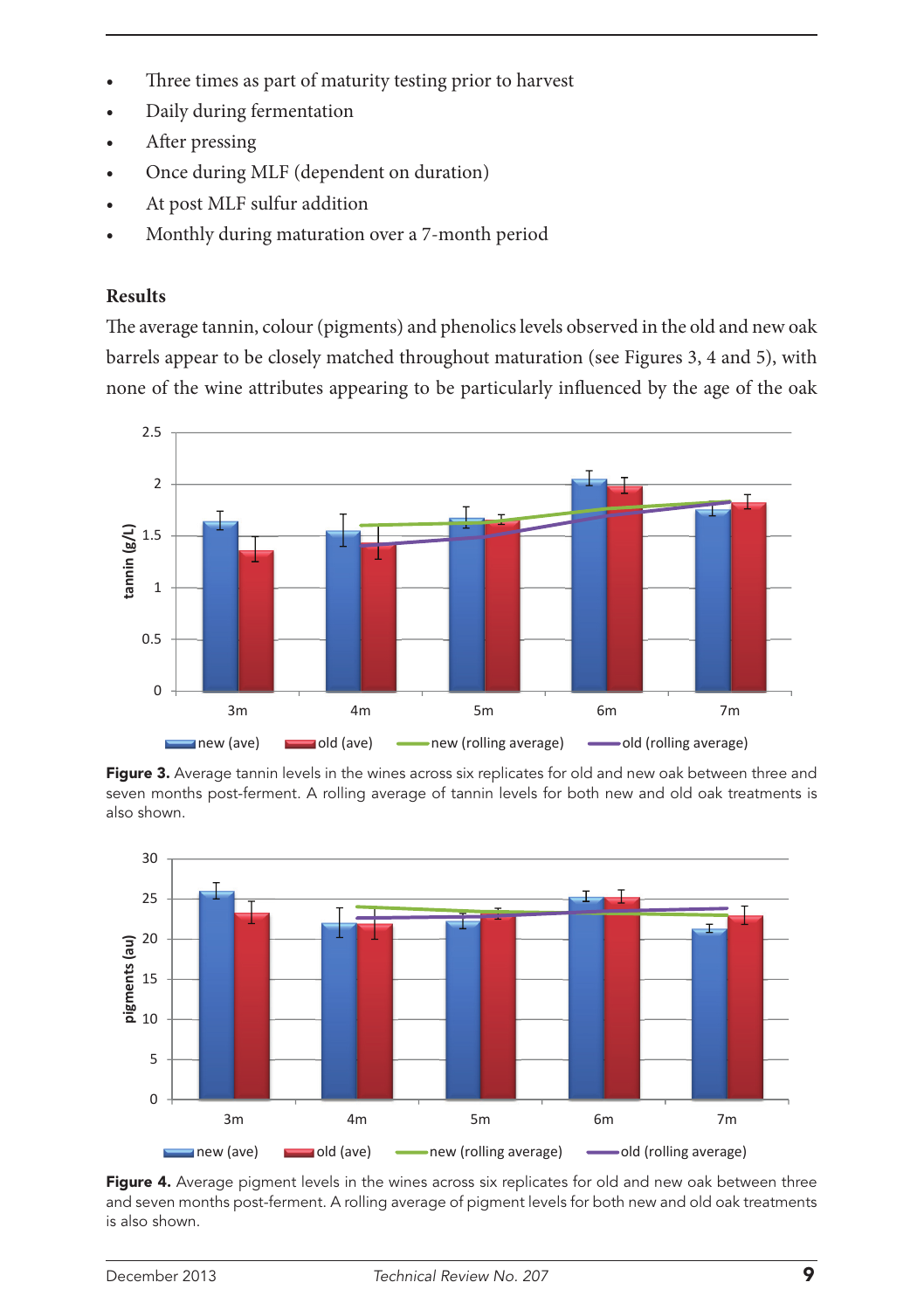

Figure 5. Average phenolics levels in the wines across six replicates for old and new oak between three and seven months post-ferment. A rolling average of phenolic levels for both new and old oak treatments is also shown.

barrels after seven months post-ferment. Both data sets show (on average) a modest increase over time for both phenolics and tannins, with total colour (pigment) levels remaining relatively consistent during maturation, as expected. There appears to be little difference in the variability of data obtained from the old and new oak barrels, with both data sets showing comparable standard deviations across the six replicates.

Initial data collected after three months post-ferment, when the wines had received approximately six weeks oak contact, suggests that the new oak barrels have an immediate impact on the colour and phenolic profile. During the early stages of (new) barrel use, higher proportions of the wine will be absorbed into the surface of the wood. This is likely to be accompanied by increased exposure to oxygen entrained in the oak matrix itself; a common driver for increased consumption of sulfur dioxide  $(SO<sub>2</sub>)$  in wines matured in new oak barrels (AWRI publication #1554).

Tannins, phenolics and pigment levels are all significantly higher in the new oak treatments at three months post-ferment. However, these apparent impacts have disappeared by the time the wines have been in barrel for six months, suggesting that a 'conditioning' period is experienced by the wines matured in new oak barrels. Studies carried out by Cerdán and Ancin-Azpilicueta (2006) and del Alamo-Sanza et al (2000) have suggested that there is a difference in the concentration of oak-extracted volatiles between new and used oak for short-term ageing (e.g. 6–9 months), but that this impact is less evident for longer-term ageing (12–18 months).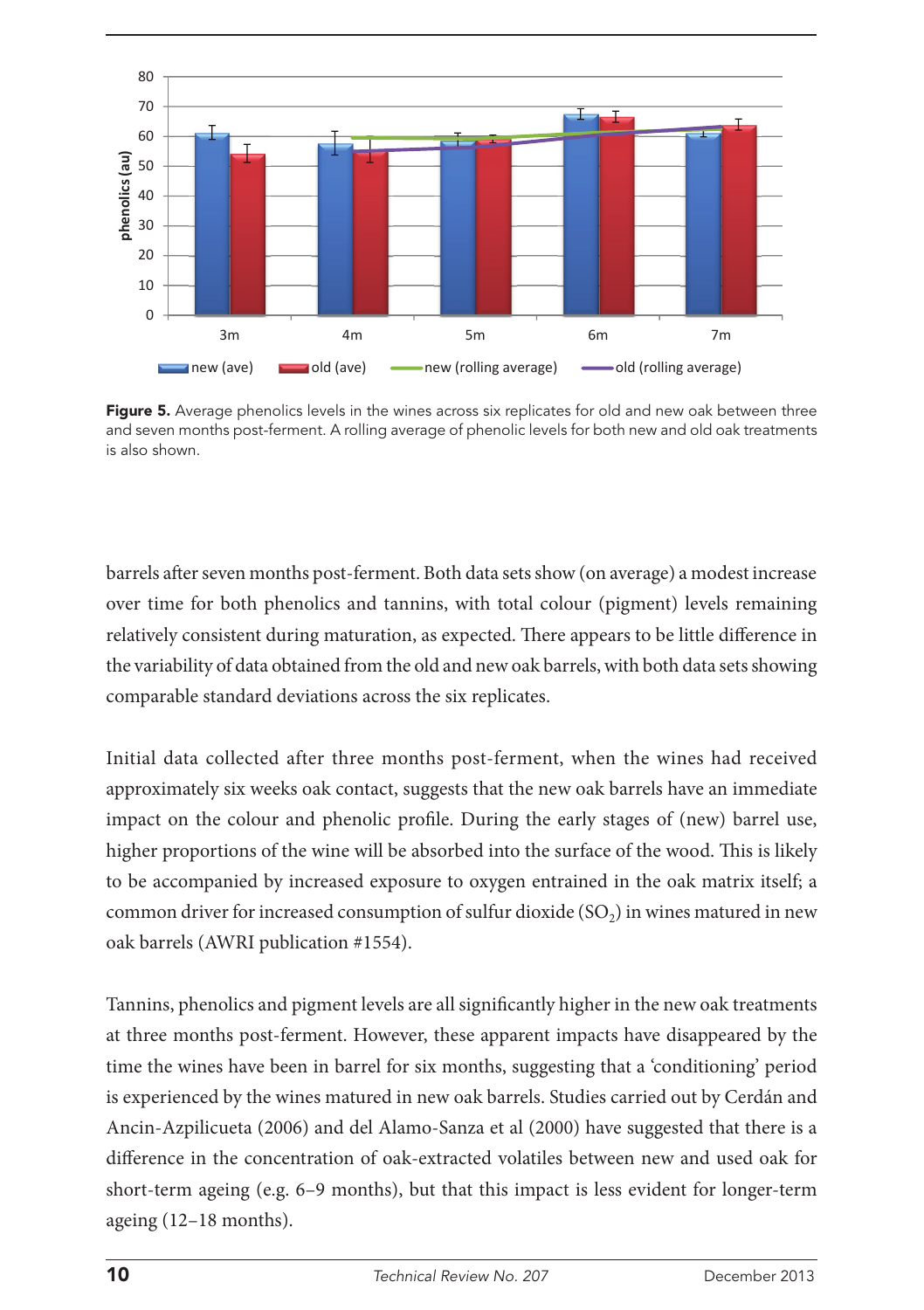These initial differences are reflected in the principal component analysis (PCA) in Figure 6. Distinct clustering of data is seen for the old and new oak treatments at three months post-ferment, but these differences quickly become less apparent over time.

Colour (pigment) levels seen after seven months are comparable for the new and old oak treatments, even though the new oak treatment appeared to initially enhance colour levels, after approximately one month in barrel (three month time point). The period between three and four months coincides with an apparent drop in colour for the wines matured in the new oak barrels. This suggests that monomeric pigments are influencing this shortterm effect and that colour components are stabilised earlier in the new barrels than they are in the old barrels. Over time, the free anthocyanin (bleachable) component of the total pigments measured in the new and old oak treatments are likely to decrease as they react with the tannins present to form stable pigmented tannins.

Perez-Prieto et al. (2003) showed that colour evolution is faster in small, new oak barrels than in large, used barrels. This evolution towards more stable red colour appeared to be confirmed by a higher content of polymeric anthocyanins, hue and lower percentage of red colour with new oak.

Feuillat et al. (2000) found that the redox potential is higher in new oak barrels than with used barrels. As anthocyanin polymerisation is enhanced by the presence of oxygen, we would expect that wines stored in new oak barrels exhibit decreases in free anthocyanins and



Figure 6. Principal component analysis of colour and phenolic data between three and seven months post-ferment for wines stored in old and new oak barrels.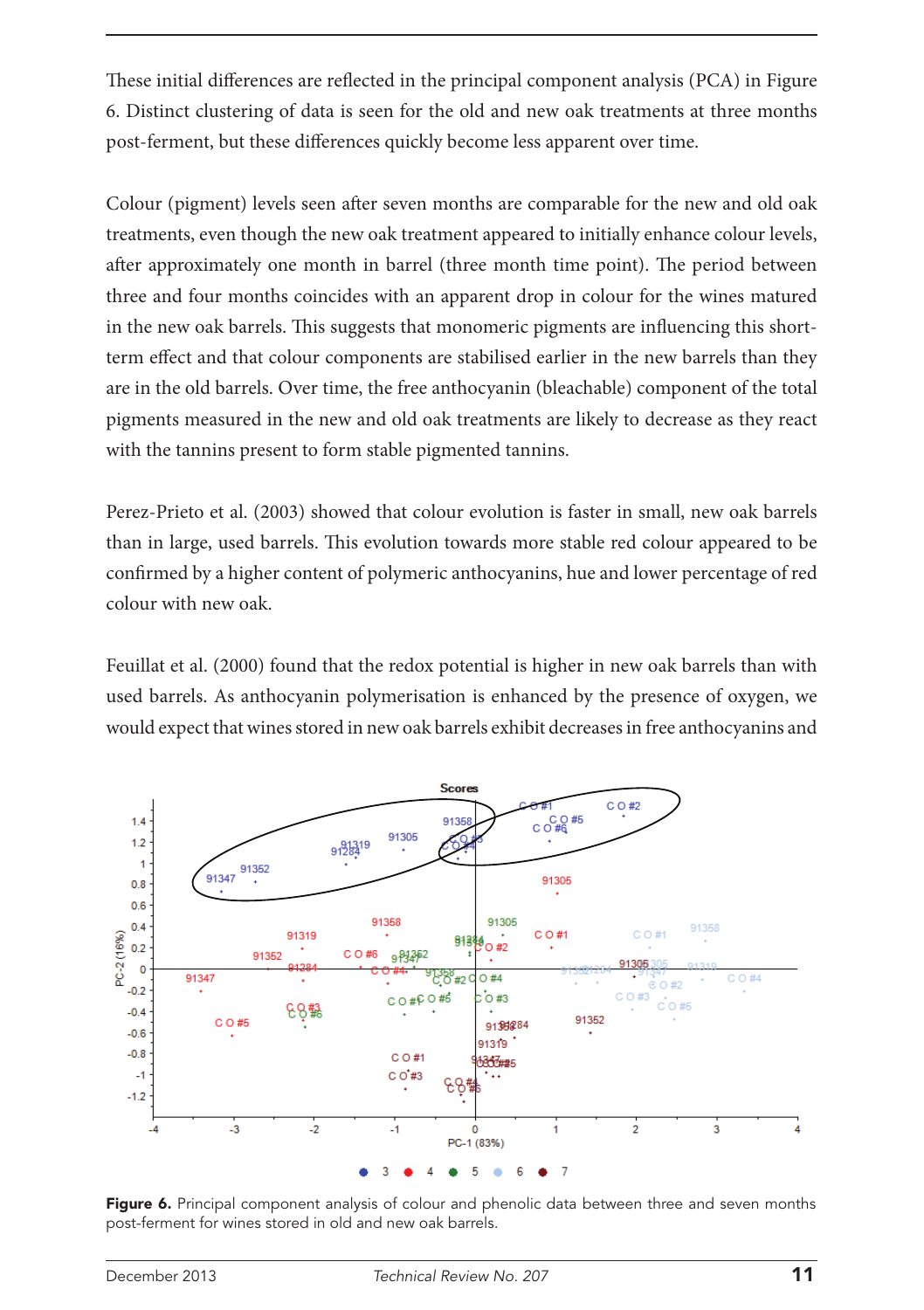increased polymeric anthocyanins in comparison with wines stored in old oak. However, it is unclear whether these anthocyanins are interacting with the grape-derived tannins present in the wine or with the reactive components released from wood, such as ellagitannins (Gambuti et al. 2010).

Over the five months that the wines were in barrel, tannin and phenolic levels appeared to increase, as the oak contact time increased, suggesting that the increase may be due to extraction of oak-derived tannins from the barrels. Although the rapid spectral measurement method employed is based on grape-derived tannin compounds, it is likely that it will be influenced by the presence of oak-derived tannin compounds. The comparative degree of sensitivity of the method to grape and oak-derived tannins is not known at this stage, but it is likely that the spectral response will be different, due to different extinction coefficients. In this case, the level of oak-derived tannins is likely to be small, in comparison to the level of grape-derived tannins.

### Conclusions

These studies have shown that the colour and phenolic profile in red wines can be influenced by different oak treatments, both during fermentation and during maturation.

It appears that the amount of oak added during ferment influences colour development and stabilisation, with the higher doses employed in this study resulting in higher levels of monomeric pigments (anthocyanins) and comparatively lower pigmented tannins. Oak powder additions have a bigger influence than oak chips (on a weight basis), due to the higher contact surface area, suggesting a pseudo-fining effect during the fermentation process. Results observed with the deoxygenated oak chips show that oxygen typically entrained in oak adjuncts may play a significant role in the profile of the final wine when additions are made during fermentation; the wines fermented with deoxygenated oak chips showed lower colour, tannin and phenolic levels than the other oak treatments.

Phenolic and tannin levels increase over time while red wine is matured in barrels. This increase is likely to be directly due to the extraction of oak-derived tannin compounds and their role in stabilising colour components through formation of pigmented tannins. New oak barrels appear to have an immediate impact on the colour and phenolic profile of the red wines, with tannins, phenolics and pigment levels significantly higher than those found in the old oak barrels after six weeks' maturation. It appears that the colour components are stabilised earlier in the new barrels and that a 'conditioning' period is required for the wines. After six months' maturation, however, the wines exhibited comparable levels of colour, tannins and phenolics.